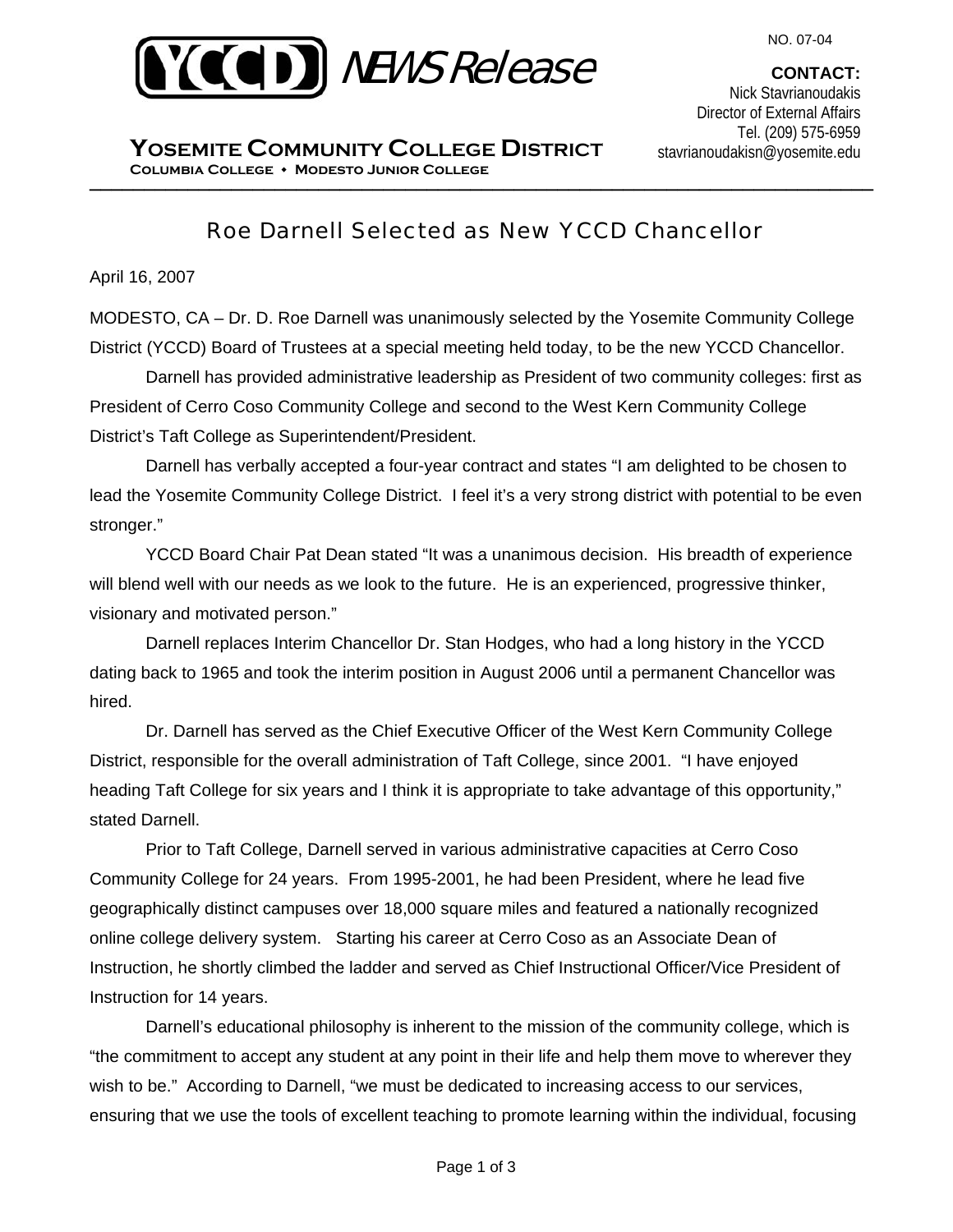on programs that are practical and relevant to community needs and anticipating the continuing learning needs of our students."

 Prior to his association with community colleges, Darnell taught and held administrative positions at Pepperdine University and Eastern Illinois University in a ten-year span. His educational background includes advanced studies at the University of Southern California in Higher Education Administration, and an Ed.D in Educational Leadership from the University of La Verne.

 Trustee Dean stated "Dr. Darnell is very student-centered. All conversations at our Taft College site visit confirmed this and our positive feelings about him." According to Darnell, "a major goal of mine will be to increase services provided to students who are just completing high school."

 He becomes the sixth YCCD top administrator since MJC and Columbia College merged to form the district in 1968, but the fourth in four years. The first superintendent was Dr. J. Kenneth Rowland (1968-1976), who was followed by Dr. Tom Van Groningen (1976-1992), Dr. Pamila Fisher (1992-2004), Dr. James Williams (2004-2006) and Dr. Stan Hodges (2006-2007).

 The search committee was chaired by Dr. Rich Rose, current Modesto Junior College President and was conducted by former YCCD Chancellor Dr. Tom Van Groningen. The position has been recruited for extensively and advertised nationally. Initial interviews were completed March 30, 2007, public forums held April 9-10 and interviews April 11. Dr. Darnell and Dr. Mark Zacovic were the two finalists under consideration by the YCCD Board of Trustees. Dr. Darnell is expected to begin his duties as YCCD Chancellor on July 18, 2007.

The YCCD covers a 4,500 square mile area and serves a population of over 550,000, encompassing all of two counties (Stanislaus and Tuolumne) and parts of 4 others (Calaveras, Merced, San Joaquin, Santa Clara). The District's two colleges, Modesto Junior College and Columbia College served over 21,000 students in Fall 2006, with a staff of over 1,600 and an annual budget of over \$100 million.

# **PROFILE:**

# Dr. D. Roe Darnell

# **Education:**

- Ed.D., University of La Verne, California
- Advanced Studies in Higher Education Administration, University of Southern California
- M.A. in History, Pepperdine University, California
- B.A. in History, Oklahoma Christian College, Oklahoma

# **Professional Experience:**

- Superintendent/President, Taft College, West Kern Community College District, Taft, California  $(2001 - present)$
- President, Cerro Coso Community College, Ridgecrest, California (1995-2001)
- Chief Instructional Officer, Vice President of Instruction, Cerro Coso Community College, Ridgecrest, California (1981-1995)
- Associate Dean of Instruction, Cerro Coso Community College, Ridgecrest, California (1977- 1981)